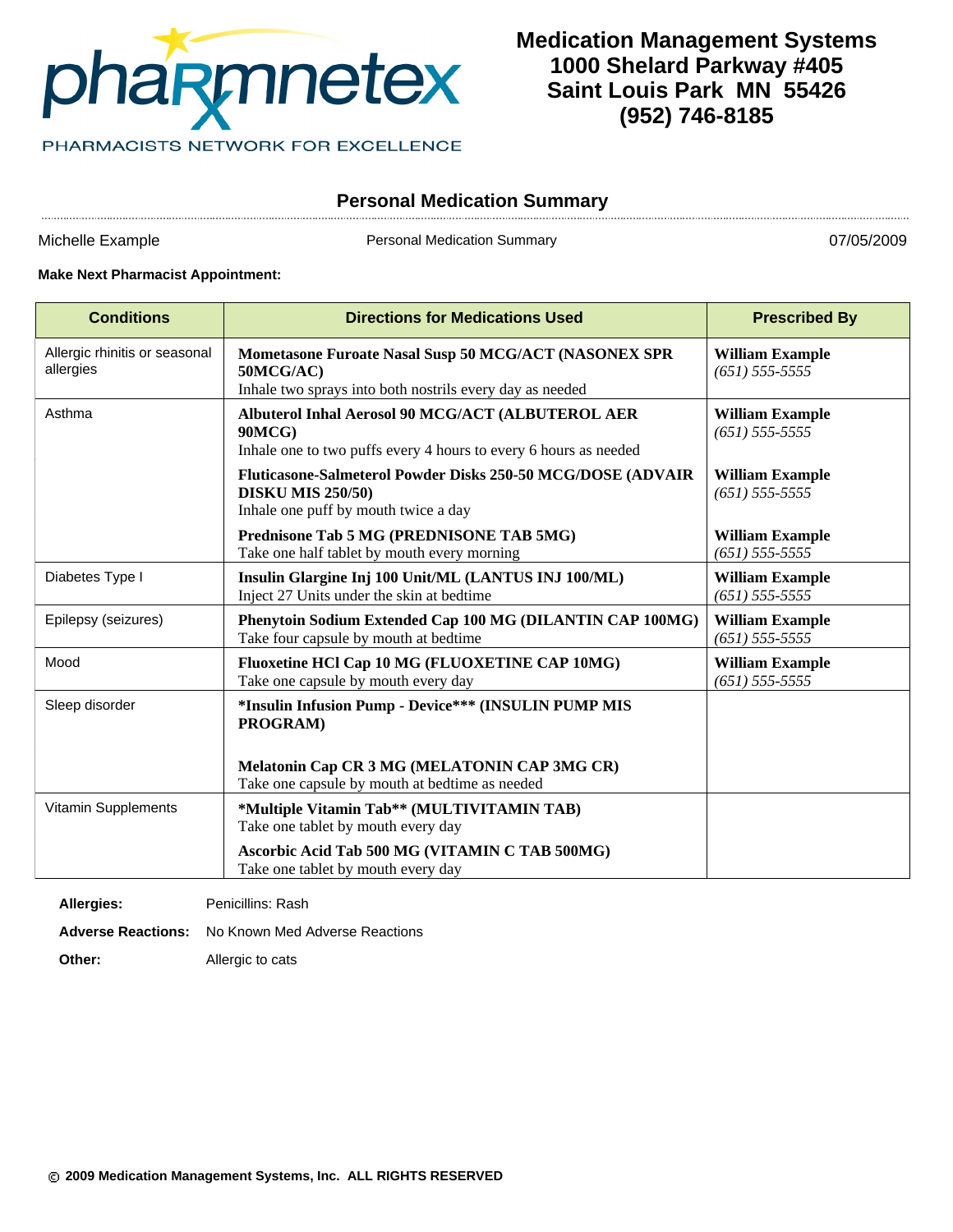Michelle Example **Nichelle Example** Personal Medication Summary **1996** 1997/05/2009

#### **Make Next Pharmacist Appointment:**

Michelle,

Thank you for participating in the CT Medicaid MTM program. As discussed during our visit, I have sent copies of these reports to your physicians.

During today's visit we found two items:

1) Your headaches and nausea may be due to an interaction between your Prozac and Dilantin. Per our discussion with your physician, you have an appointment with Dr. Example tomorrow to get a blood draw. I've also spoken with Dr. Example about possibly changing your antidepressant. She will discuss this with you at your next appointment.

2) You have complained of worsening asthma symptoms. Your Advair inhaler has been out of active medication. Remember to look at the counter on the inhaler to know how many doses you have remaining. Pick up a new inhaler at your pharmacy as soon as possible.

When using your Advair inhaler use the procedure we discussed during the visit. This will help the medication to be as effective as possible.

STEP 1: Load and activate the dose. Hold the inhaler flat and put the mouthpiece to your lips.

STEP 2: Breathe in quickly like you are taking a quick sip through a straw.

STEP 3: Hold your breath and count to 10 then exhale slowly.

As we discussed our next appointment will be next week to discuss any changes to your medication and health. Please feel free to contact me before then if you have any questions.

I can be reached at (952) 746-8185.

Sincerely,

Victoria Losinski, PharmD

Certified Pharmaceutical Care Practitioner